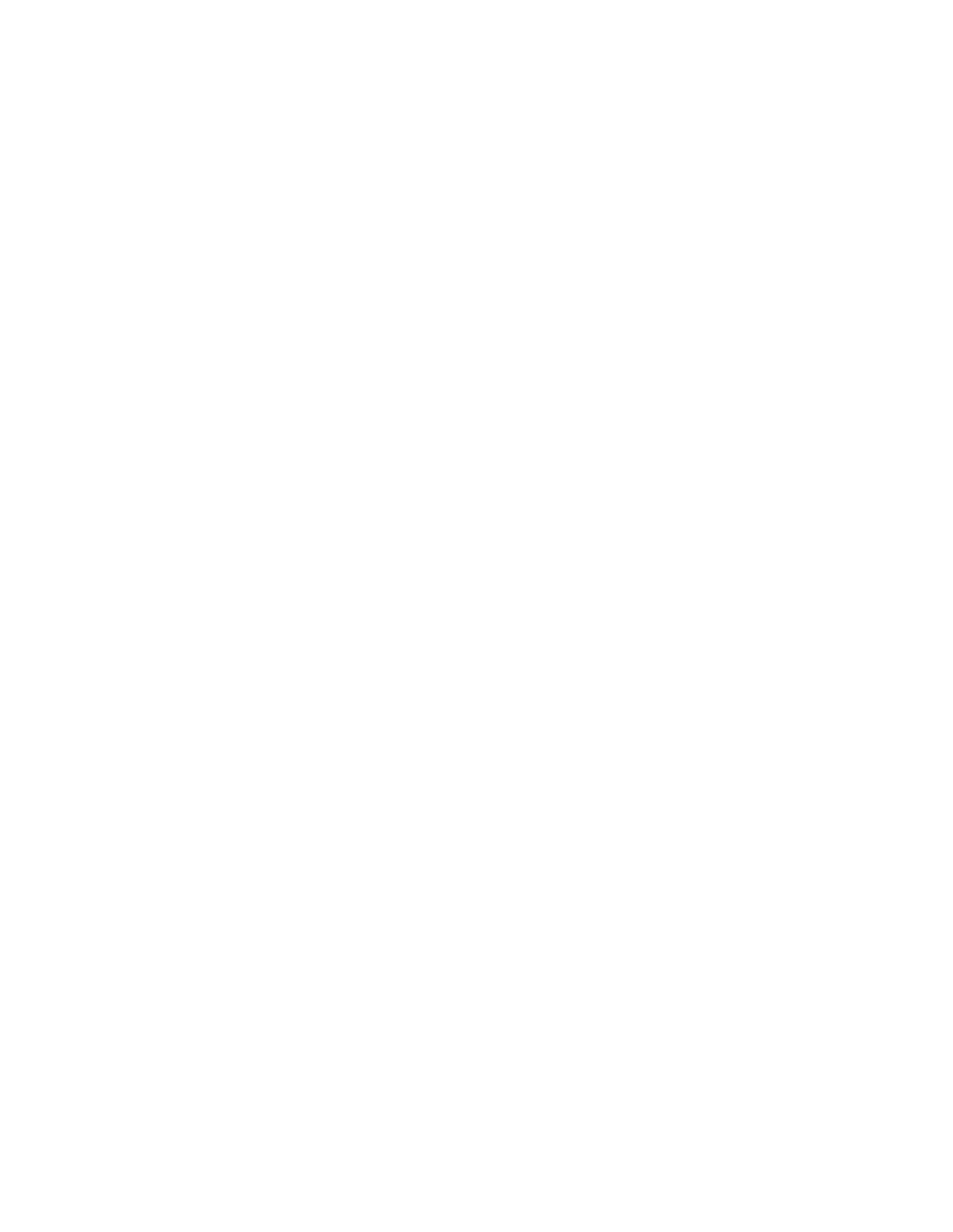# Revised EA Distribution List

To promote good communication and enhance interagency coordination, we acknowledge that this Environmental Assessment (EA) is a public document and has involved the public, agencies, and tribes in implementing NEPA procedures. The EA was sent to the following government agencies, tribes, organizations, and elected officials:

#### **Federal Agencies**

U.S. Army Corps of Engineers U.S. Department of the Interior, Fish and Wildlife Service U.S. Department of the Interior, Office of Environmental Policy and Compliance U.S. Department of Transportation, Federal Transit Administration U.S. Environmental Protection Agency, Region 10 U.S. Federal Highway Administration Federal Emergency Management Agency Advisory Council on Historic Preservation

#### **Tribal Governments**

Spokane Tribe of Indians Coeur d' Alene Tribe Colville Confederated Tribes

#### **State Agencies**

Washington Department of Fish and Wildlife, Region 1 Washington State Attorney General Washington State Department of Archaeological and Historic Preservation Washington State Department of Ecology Washington State Department of Transportation Washington State Transportation Commission Washington State Parks and Recreation Commission

**1** 

#### **Local Agencies**

City/County Department of Historic Preservation Spokane County Department of Parks, Recreation, and Fairs East Valley School District No. 361 Eastern Washington University Spokane County Department of Public Works

#### **Libraries**

Spokane Public Library Argonne Public Library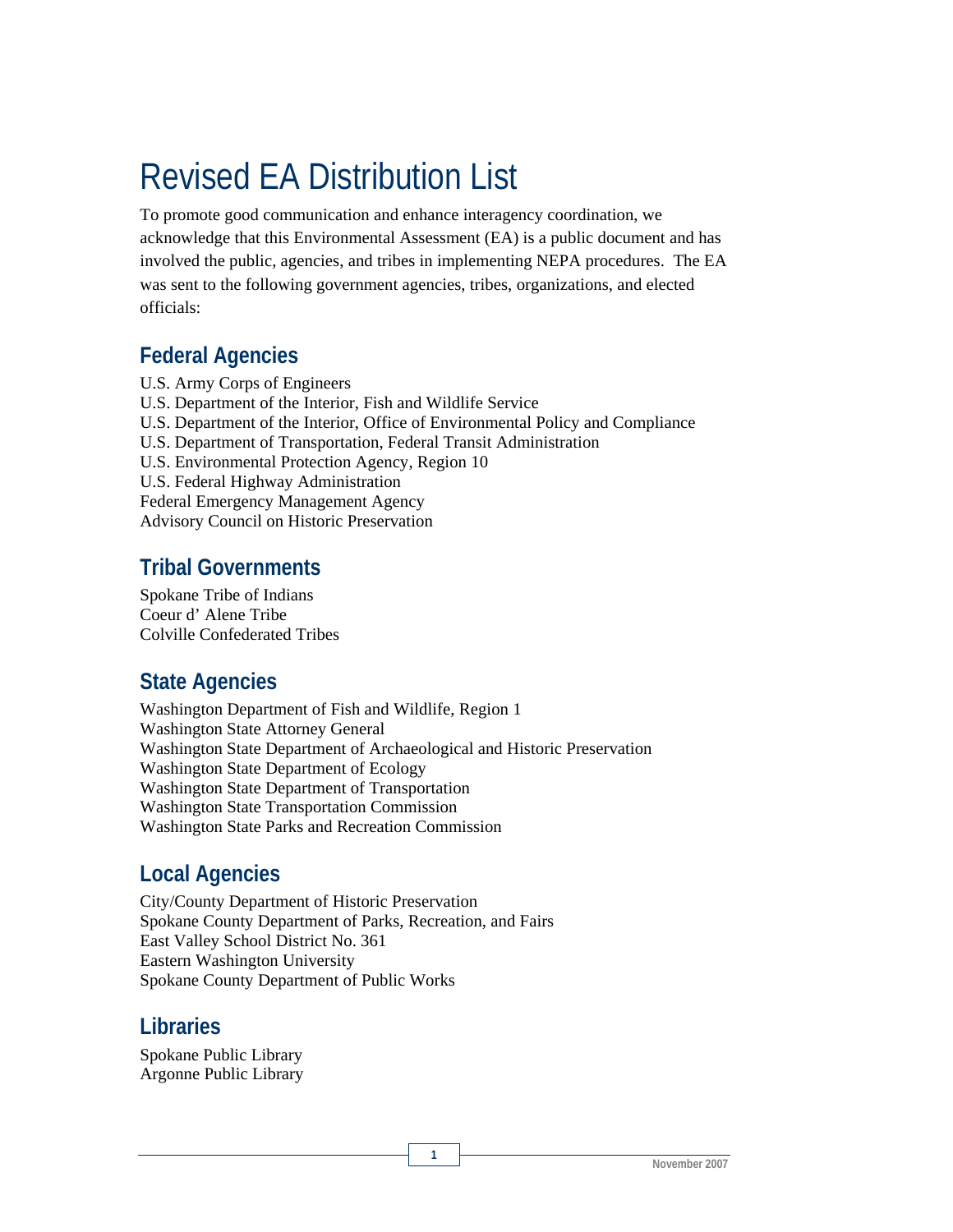### **Private Citizens and Interest Groups**

Allen Allison James Armor Doug Bleeker Gabe & Stacey Blomgren Jeanette Boden Claire Boulton Mike Britton Alfred Butler Beverly Cabbage Patrick Cabbage John Cannon Sharon Cannon Ben Carpenter David & Marcie Cholewinski Kelly Clothier Richard & Diane Collins Rich Cook Scott Crawford Kathy Crews Mike Dempsey Chris Deviny Fred Dorman Dann Douglas Stacia Douglas Bill & Karen Downing Alfanso Durazo Claudia Durheim Shelly Eslick Matthew Ewers Dan Ewers David Fisher Andrea Fletcher Ed Frederick Sherri Gage Perry Garrett Roger Giddings Paula Giddings Rebecca Gilman Elise Gumm Jim & Marsha Haines Don Hamilton John Hanna Ron Harding Phil Harris Mark Hauschild Karen & Jerry Henderson Tom Hennes Marilyn Highberg Talley Hoffman

Greg Hoffman Sharon Hopper Debra Howard Dan Howard Don Imada Steven Jones Vince Lemus & Lisa Jones Delores Koch Buck Koerper Ben Kushnerchuk Dale LaBrose Carolyn Lake Margaret Larive Ken Lewis Steve & Mary Llewellyn Gene & Jane Lorenson Dale Luders Bonnie Mager Donna Mahan Charlotte Mangan George Martin Robert Mau Charlotte Maugar Sue Mauro Evelyn McCarty David McCoury Robert McMillen Paula Miller Joe Mongeon Terry Montanye Ruth Montanye Wayne Morehead Terry Morehead Doniece Morgan Elizabeth Mosey Dan Mueller Marie Nesbitt Jack Oehlke Randy Olson Gerry Olson Brad & Anita Pederson Ken Plass Judy Pullcett Joel Rabe Debbie Richardson Rick Richardson Murrel & Joyce Sampson Susan Sanson Jan Schmitt